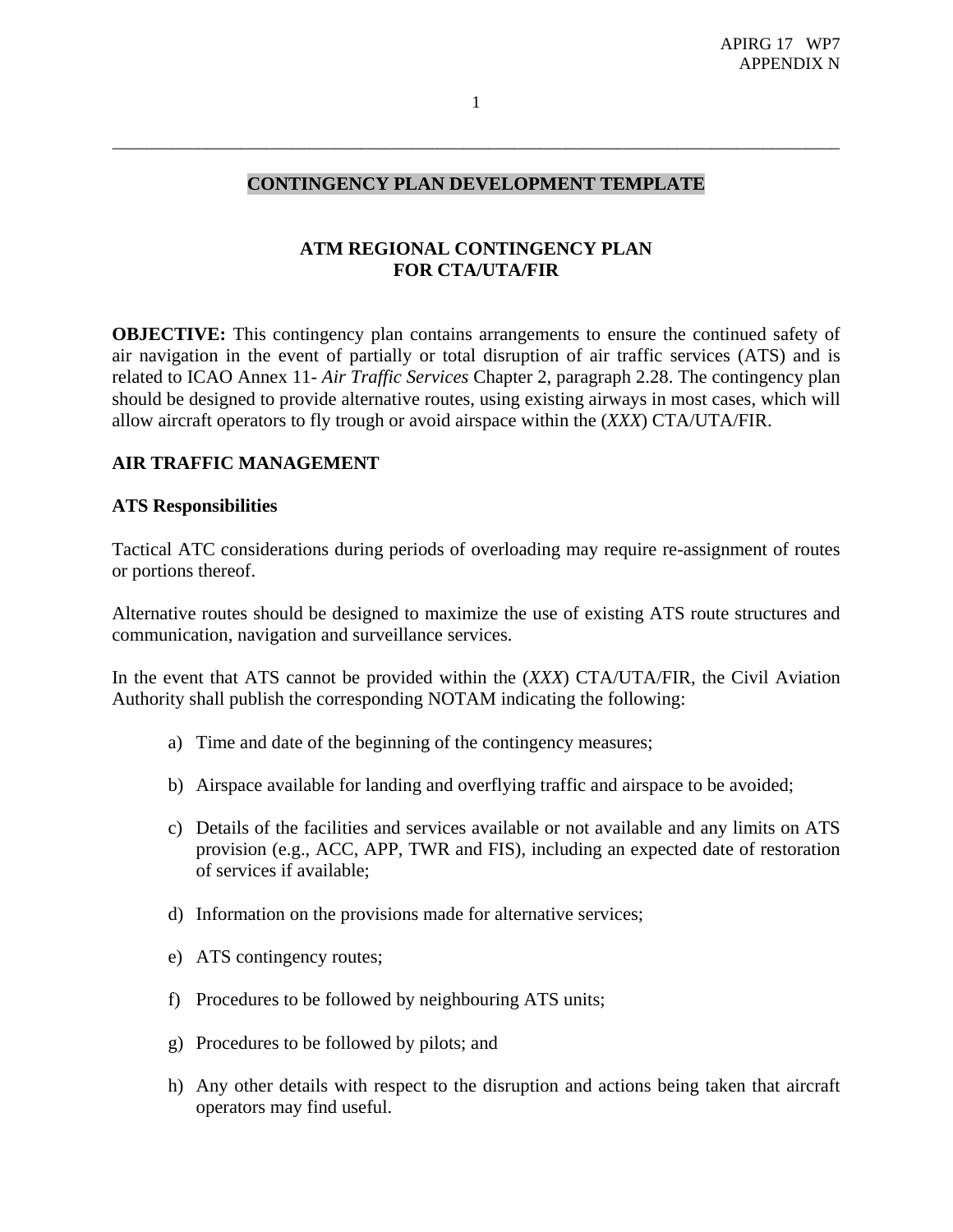In the event that the CAA is unable to issue the NOTAM, the (alternate) CTA/UTA/FIR will take action to issue the NOTAM of closure airspace upon notification by corresponding CAA or the ICAO ESAF Regional Office.

### **Separation**

Separation criteria will be applied in accordance with the *Procedures for Air Navigation Services-Air Traffic Management* (PANS-ATM, Doc 4444) and the *Regional Supplementary Procedures* (Doc 7030).

#### **Level Restrictions**

Where possible, aircraft on long-haul international flights shall be given priority with respect to cruising levels.

#### **Other measures**

Other measures related to the closure of airspace and the implementation of the contingency scheme with the (*XXX*) CTA/UTA/FIR may be taken as follows:

- a) Suspension of all VFR operations;
- b) Delay or suspension of general aviation IFR operations; and
- c) Delay or suspension of commercial IFR operations.

### **TRANSITION TO CONTINGENCY SCHEME**

During times of uncertainty when airspace closures seem possible, aircraft operators should be prepared for a possible change in routing while en-route, familiarization of the alternative routes outlined in the contingency scheme as well as what may be promulgated by a State via NOTAM or AIP.

In the event of airspace closure that has not been promulgated, ATC should, if possible, broadcast to all aircraft in their airspace, what airspace is being closed and to stand by for further instructions.

ATS providers should recognize that when closures of airspace or airports are promulgated, individual airlines might have different company requirements as to their alternative routings. ATC should be alert to respond to any request by aircraft and react commensurate with safety.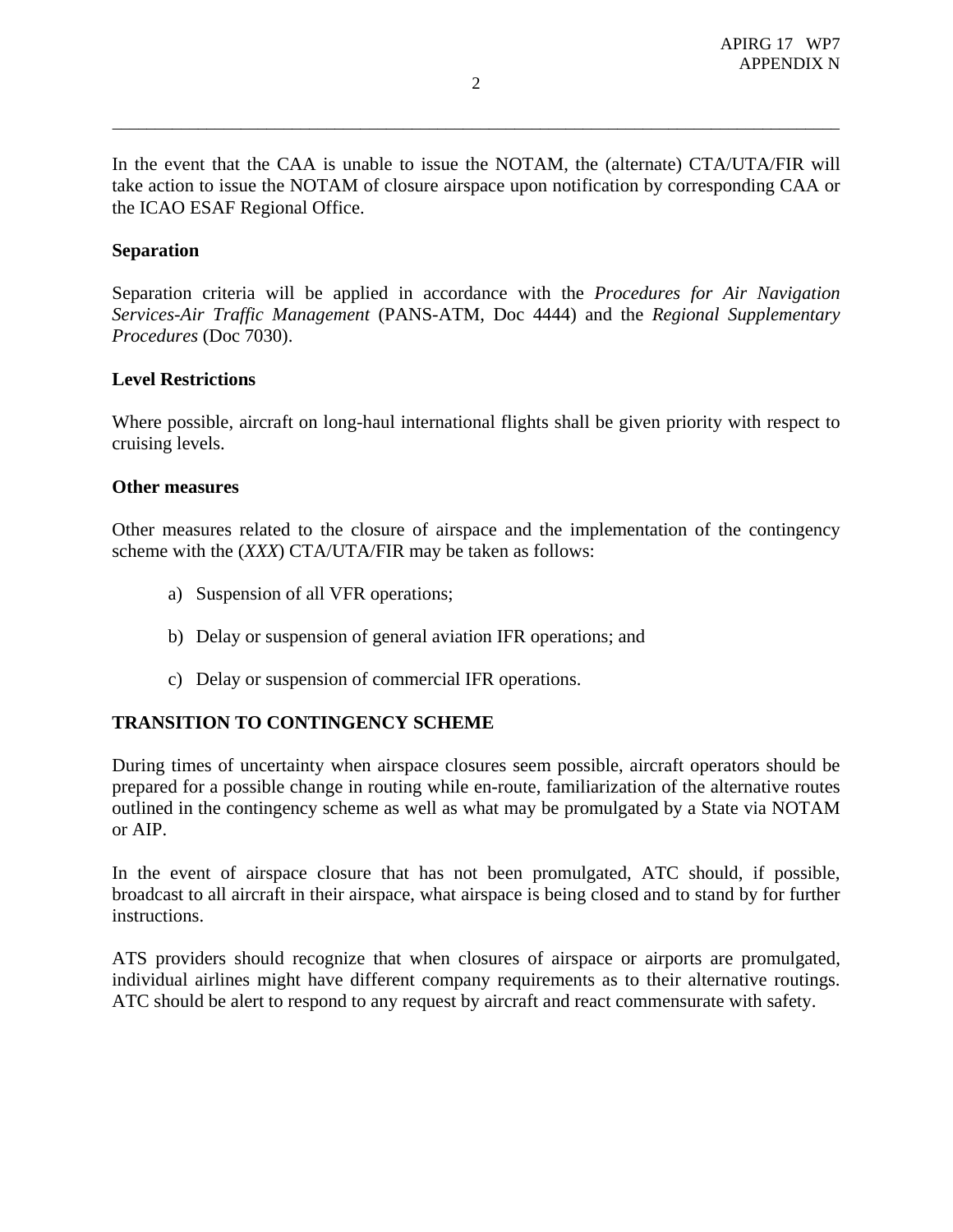## **TRANSFER OF CONTROL AND COORDINATION**

The transfer of control and communication should be at the common FIR boundary between ATS units unless there is mutual agreement between adjacent ATS units. ATS providers should

also review current coordination requirements in light of contingency operations or short notice of airspace closure.

# **PILOTS AND OPERATOR PROCEDURES**

Pilots need to be aware that in light of current international circumstances, a contingency routing requiring aircraft to operate off of normal traffic flows, could result in an intercept by military aircraft. Aircraft operators must therefore be familiar with international intercept procedures contained in ICAO Annex 2 –*Rules of the Air*, paragraph 3.8 and Appendix 2, Sections 2 and 3.

Pilots need to continuously guard the VHF emergency frequency 121.5 MHz and should operate their transponder at all times during flight, regardless of whether the aircraft is within or outside airspace where secondary surveillance radar (SSR) is used for ATS purposes. Transponders should be set on a discrete code assigned by ATC or select code 2000 if ATC has not assigned a code.

If an aircraft is intercepted by another aircraft, the pilot shall immediately:

- a) Follow the instructions given by the intercepting aircraft, interpreting and responding to visual signals in accordance with international procedures;
- b) Notify, if possible, the appropriate ATS unit;
- c) Attempt to establish radio communication with the intercepting aircraft by making a general call on the emergency frequency 121.5 MHz and 243 MHz if equipped; and
- d) Set transponder to code 7700, unless otherwise instructed by the appropriate ATS unit.

If any instructions received by radio from any source conflict with those given by the intercepting aircraft, the intercepted aircraft shall request immediate clarification while continuing to comply with the instructions given by the intercepting aircraft.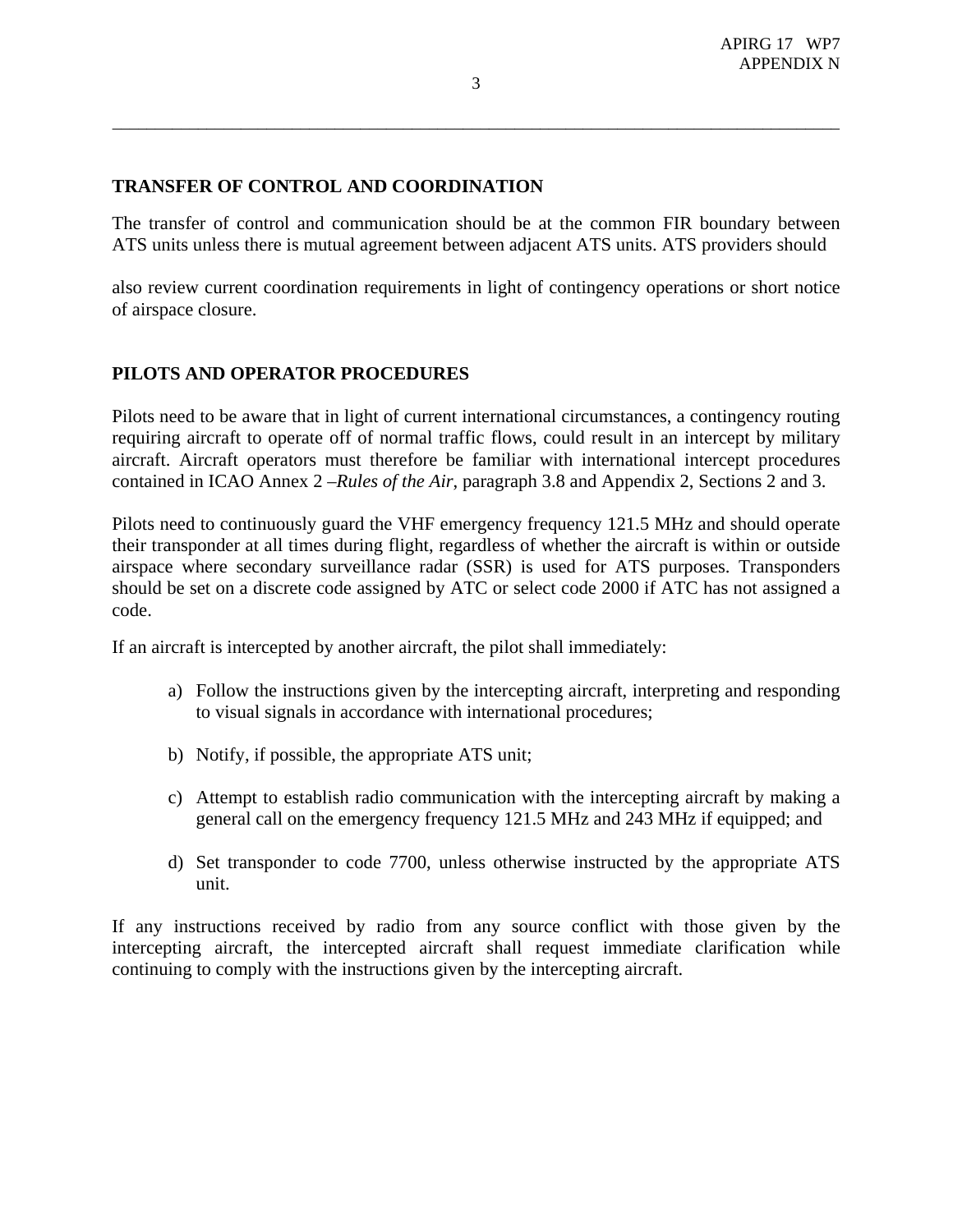### **OVERFLIGHT APPROVAL**

Aircraft operators should obtain overflight approval from States/Territories/International Organizations for flights operating through their jurisdiction of airspace, where required. In a contingency situation, flights may be rerouted at short notice and it may not be possible for operators to give the required advanced notice in a timely manner to obtain approval. States/Territories/International Organizations responsible for the airspace in which contingency routes are established should consider making special arrangements to expedite flight approvals in these contingency situations.

### **CONTINGENCY UNIT**

The ATM national contingency unit assigned the responsibility of monitoring developments that may dictate the enforcement of the contingency plan and coordination of contingency arrangements is:

Name of Agency: Contact Person: Telephone: Fax: Email:

During a contingency situation, the National Contingency Unit will liaise with the involved FIRs through the ICAO ESAF Regional Office.

The ICAO ESAF Office will:

- a) closely monitor the situation and coordinate with all affected States/Territories/International Organizations and the IATA Regional Office, so as to ensure air navigation services are provided to international aircraft operations in the AFI Region;
- b) take note of any incidents reported and take appropriate action;
- c) provide assistance as required on any issue with the Civil Aviation Administrations involved in the contingency plan; and
- d) keep the President of the Council of ICAO, the Secretary General, C/RAO, D/ANB and C/ATM continuously informed on developments, including activation of the contingency plan.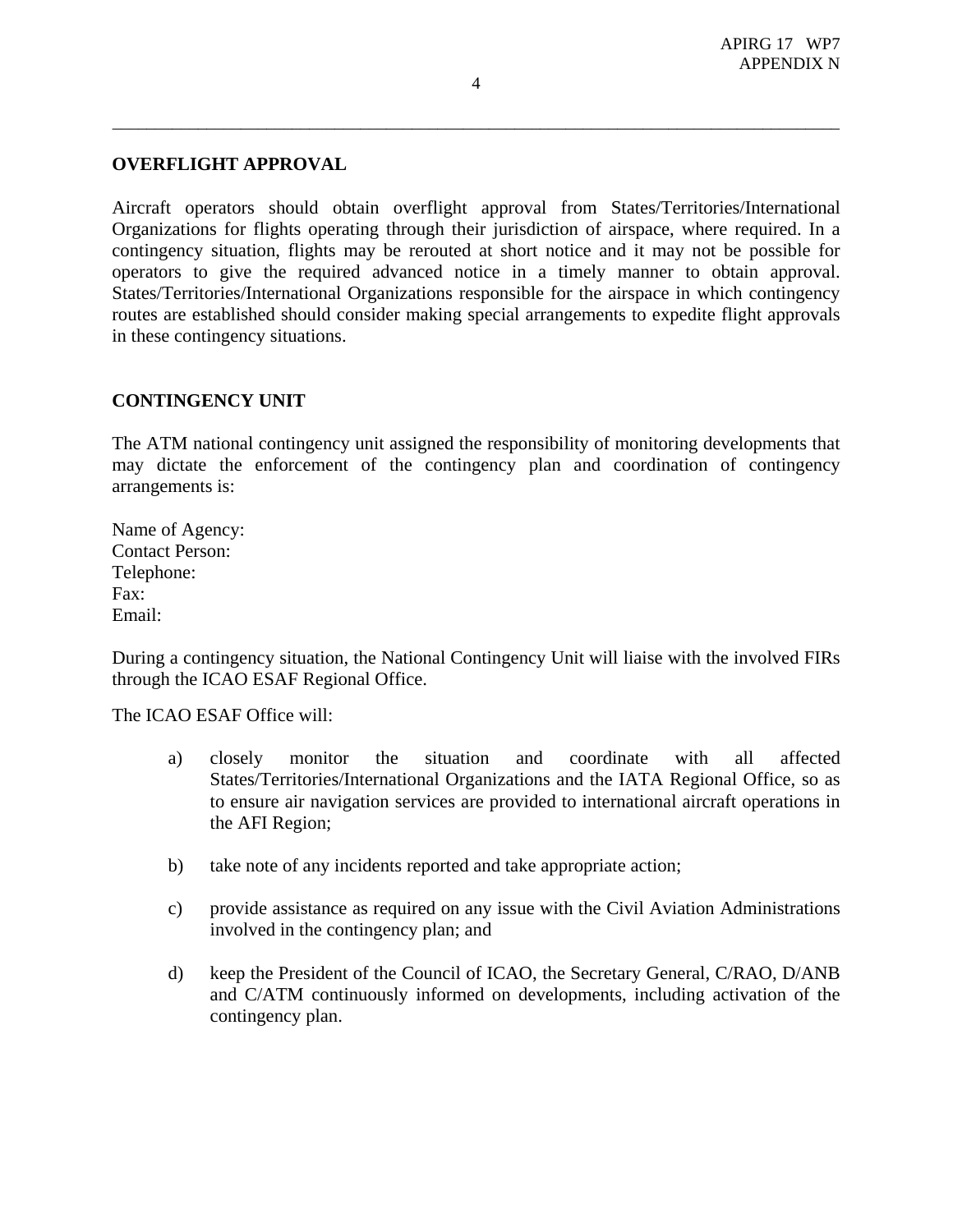## **REROUTING SCHEME**

In the event of closure the (*XXX*) CTA/UTA/FIR, aircraft operators should file their flight plans using the alternative contingency routes listed in the scheme below in order to ensure avoidance in that airspace (CTA/UTA/FIR).

| <b>Present ATS</b> | <b>CONTINGENCY ROUTINGS</b>              | <b>FIRS INVOLVED</b>      |  |
|--------------------|------------------------------------------|---------------------------|--|
| <b>ROUTE</b>       |                                          |                           |  |
|                    | (ATS unit) provides ATC on the following | XXX: In coordination with |  |
| In lieu of:        | routings:                                | <b>XXX</b>                |  |
|                    | CR1:                                     |                           |  |
|                    | CR2:                                     |                           |  |
|                    | CR3:                                     |                           |  |
| In lieu of:        | (ATS unit) provides ATC on the following | XXX: In coordination with |  |
|                    | routing:                                 | XXX                       |  |
|                    | CR4:                                     |                           |  |

All aircraft should establish and maintain contact on published VHF or HF frequencies with the (*XXX*) ATS unit (APP/ACC/FIC) responsible for the airspace being traversed.

# **List of points of contact of all concerned States/Territories/International Organizations, IATA and ICAO ESAF/WACAF Office.**

| <b>State</b><br>/Organization | Point of<br>contact                              | <b>Telephone</b>                                | e-mail                            |
|-------------------------------|--------------------------------------------------|-------------------------------------------------|-----------------------------------|
|                               |                                                  |                                                 |                                   |
|                               |                                                  |                                                 |                                   |
|                               |                                                  |                                                 |                                   |
|                               |                                                  |                                                 |                                   |
|                               |                                                  |                                                 |                                   |
| <b>IATA</b>                   |                                                  |                                                 |                                   |
| <b>ICAO/ESAF</b>              | Mr. GP<br>Moshabesha<br><b>Regional Director</b> | Tel.: +254 20 762 2395<br>Fax: +254 20 762 1092 | geoffrey.moshabesha@icao.unon.org |